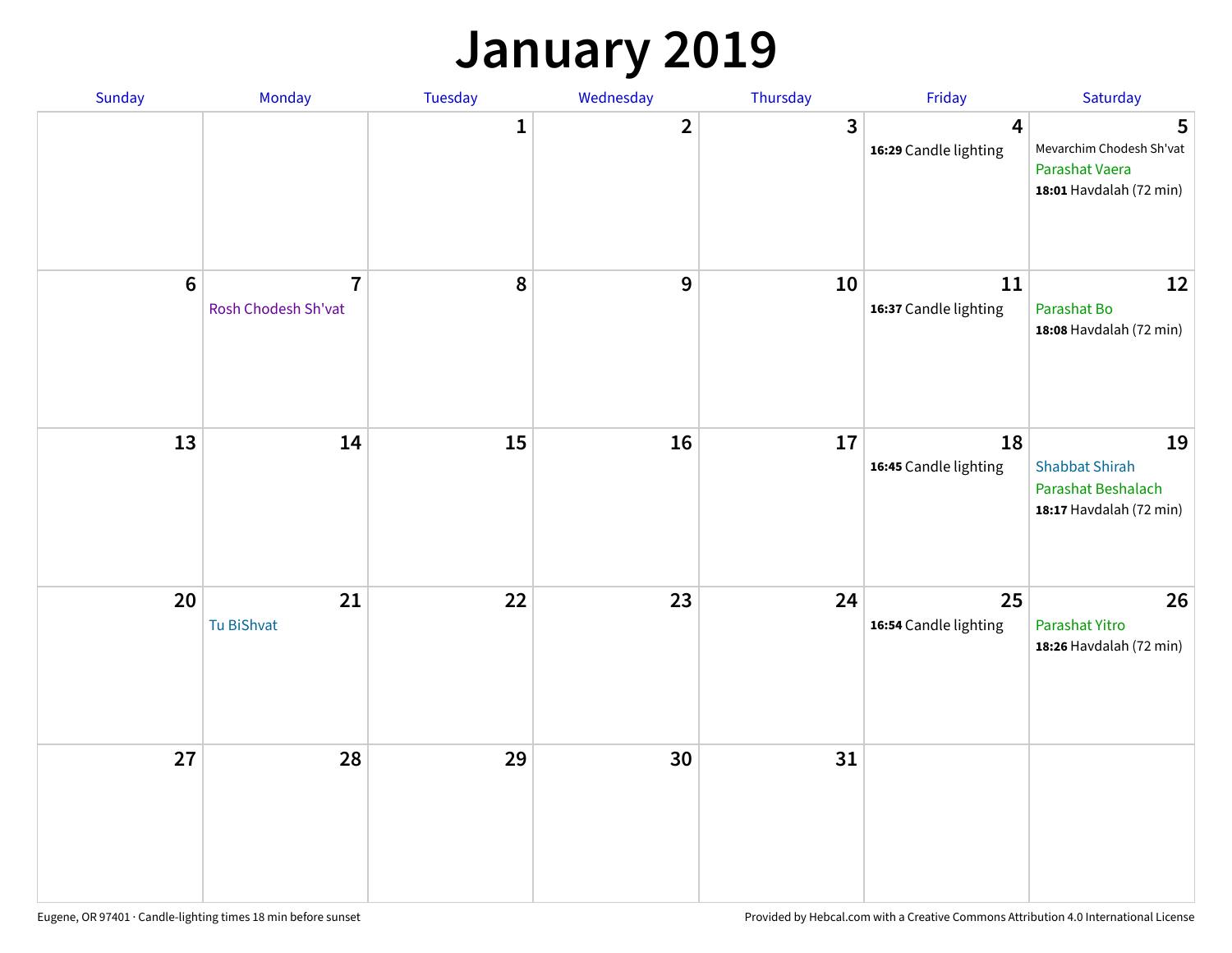# **February 2019**

| Sunday | Monday                  | Tuesday                  | Wednesday                             | Thursday       | Friday                                | Saturday                                                                                    |
|--------|-------------------------|--------------------------|---------------------------------------|----------------|---------------------------------------|---------------------------------------------------------------------------------------------|
|        |                         |                          |                                       |                | $\mathbf{1}$<br>17:04 Candle lighting | $\overline{2}$<br>Mevarchim Chodesh Adar I<br>Parashat Mishpatim<br>18:36 Havdalah (72 min) |
| 3      | $\overline{\mathbf{4}}$ | 5<br>Rosh Chodesh Adar I | $6\phantom{1}$<br>Rosh Chodesh Adar I | $\overline{7}$ | $\pmb{8}$<br>17:14 Candle lighting    | 9<br>Parashat Terumah<br>18:46 Havdalah (72 min)                                            |
| 10     | 11                      | 12                       | 13                                    | 14             | 15<br>17:23 Candle lighting           | 16<br>Parashat Tetzaveh<br>18:55 Havdalah (72 min)                                          |
| 17     | 18                      | 19<br><b>Purim Katan</b> | 20                                    | 21             | 22<br>17:33 Candle lighting           | 23<br>Parashat Ki Tisa<br>19:05 Havdalah (72 min)                                           |
| 24     | 25                      | 26                       | 27                                    | 28             |                                       |                                                                                             |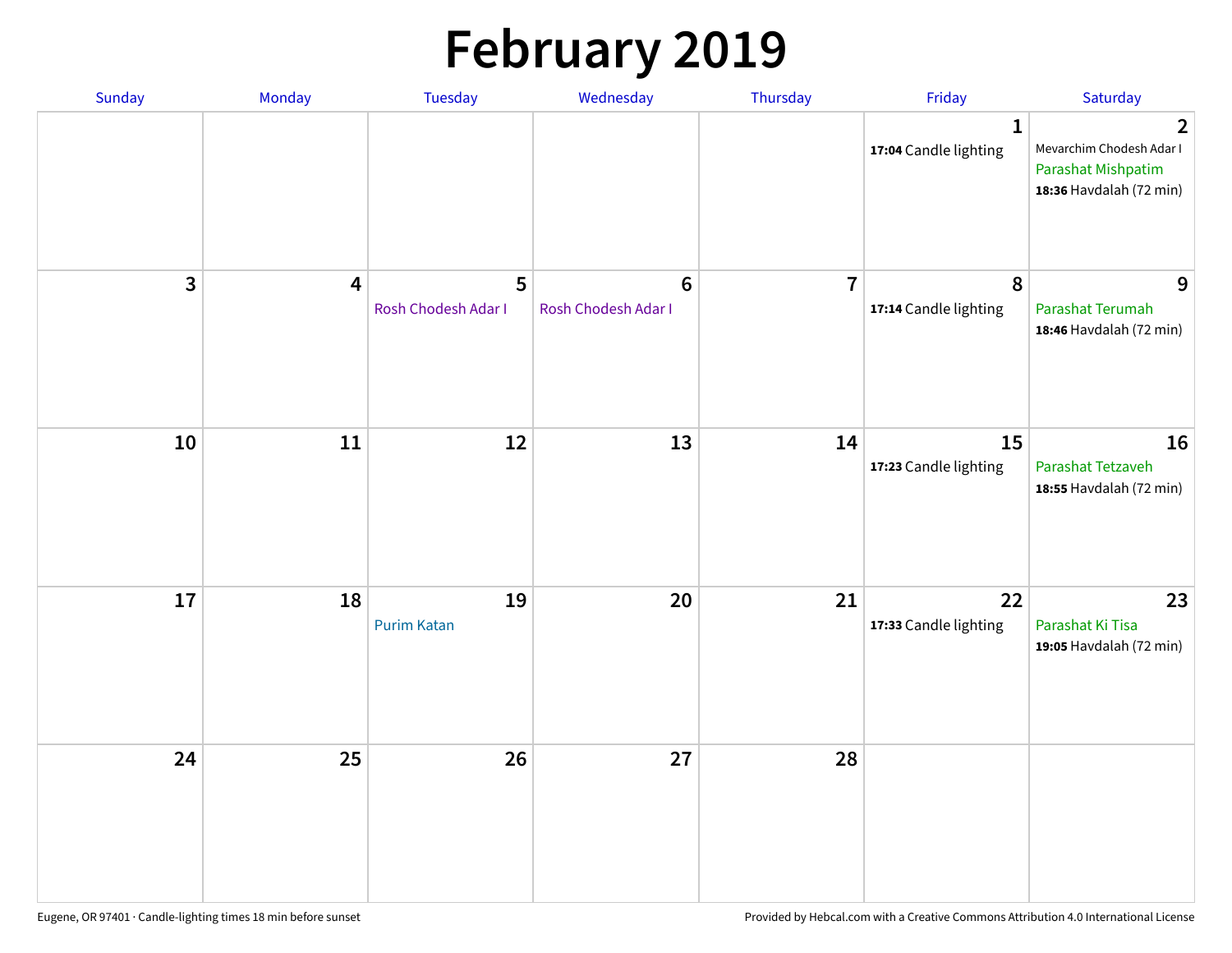### **March 2019**

| Sunday       | Monday | <b>Tuesday</b> | Wednesday                                                                                | Thursday                               | Friday                                              | Saturday                                                                                                               |
|--------------|--------|----------------|------------------------------------------------------------------------------------------|----------------------------------------|-----------------------------------------------------|------------------------------------------------------------------------------------------------------------------------|
|              |        |                |                                                                                          |                                        | $\mathbf{1}$<br>17:42 Candle lighting               | $\overline{2}$<br><b>Shabbat Shekalim</b><br>Mevarchim Chodesh Adar II<br>Parashat Vayakhel<br>19:14 Havdalah (72 min) |
| $\mathbf{3}$ | 4      | 5              | $6\phantom{1}$                                                                           | $\overline{7}$<br>Rosh Chodesh Adar II | 8<br>Rosh Chodesh Adar II<br>17:51 Candle lighting  | 9<br>Parashat Pekudei<br>19:23 Havdalah (72 min)                                                                       |
| 10           | 11     | 12             | 13                                                                                       | 14                                     | 15<br>19:00 Candle lighting                         | 16<br>Shabbat Zachor<br>Parashat Vayikra<br>20:32 Havdalah (72 min)                                                    |
| 17           | 18     | 19             | 20<br>05:50 Fast begins<br><b>Ta'anit Esther</b><br>20:00 Fast ends<br><b>Erev Purim</b> | 21<br>Purim                            | 22<br><b>Shushan Purim</b><br>19:09 Candle lighting | 23<br><b>Parashat Tzav</b><br>20:40 Havdalah (72 min)                                                                  |
| 24           | 25     | 26             | 27                                                                                       | 28                                     | 29<br>19:17 Candle lighting                         | 30<br><b>Shabbat Parah</b><br>Mevarchim Chodesh Nisan<br>Parashat Shmini<br>20:49 Havdalah (72 min)                    |
| 31           |        |                |                                                                                          |                                        |                                                     |                                                                                                                        |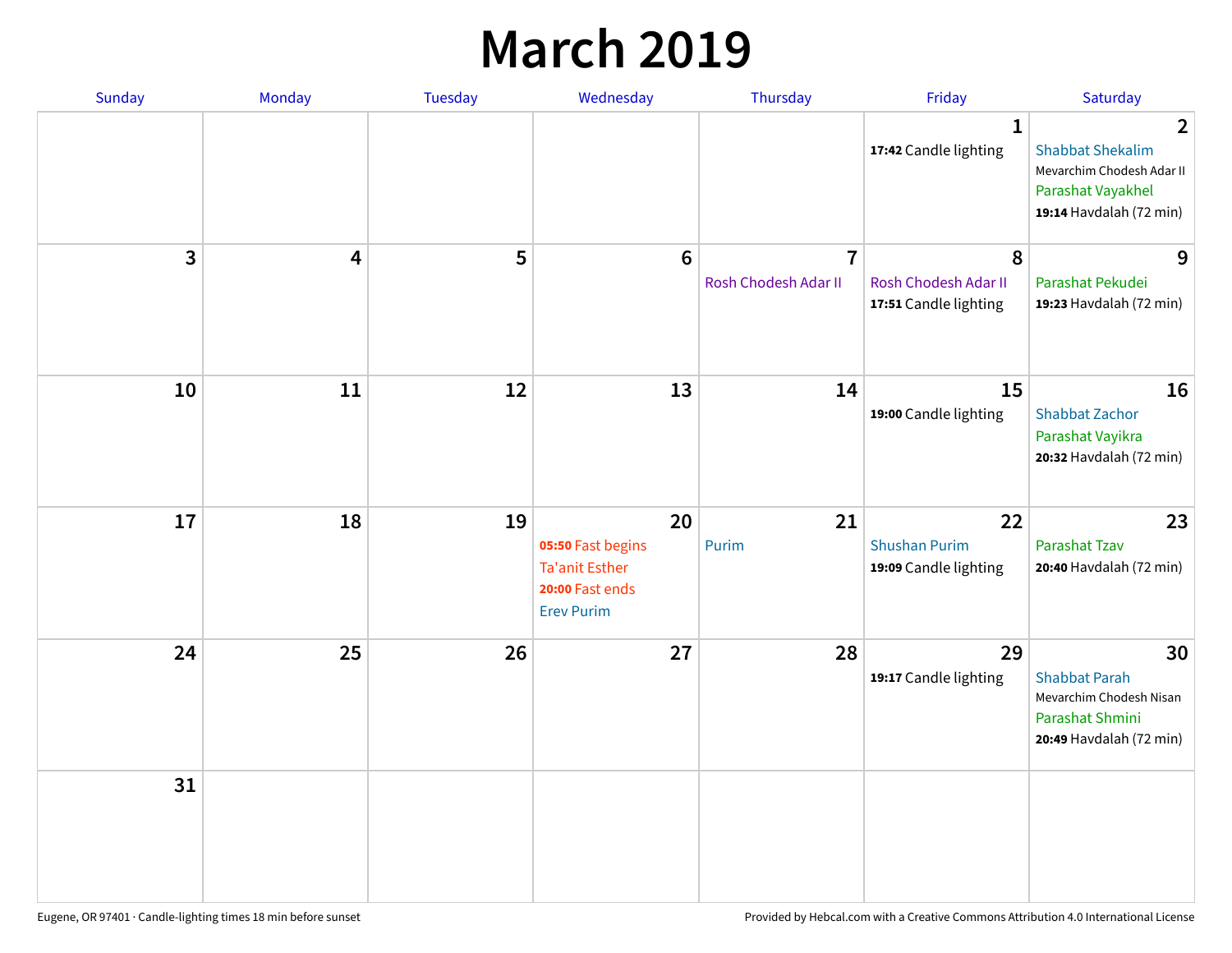## **April 2019**

| Sunday                                            | Monday                  | Tuesday                | Wednesday             | Thursday                                        | Friday                                                                                            | Saturday                                                                                                 |
|---------------------------------------------------|-------------------------|------------------------|-----------------------|-------------------------------------------------|---------------------------------------------------------------------------------------------------|----------------------------------------------------------------------------------------------------------|
|                                                   | 1                       | $\overline{2}$         | 3                     | 4                                               | 5<br>19:26 Candle lighting                                                                        | 6<br><b>Shabbat HaChodesh</b><br><b>Rosh Chodesh Nisan</b><br>Parashat Tazria<br>20:57 Havdalah (72 min) |
| $\overline{7}$                                    | 8                       | 9                      | 10                    | 11                                              | 12<br>19:34 Candle lighting                                                                       | 13<br><b>Shabbat HaGadol</b><br>Parashat Metzora<br>21:06 Havdalah (72 min)                              |
| 14                                                | 15<br>Yom HaAliyah      | 16                     | 17                    | 18                                              | 19<br>04:48 Fast begins<br><b>Ta'anit Bechorot</b><br><b>Erev Pesach</b><br>19:43 Candle lighting | 20<br>Pesach I<br>21:14 Candle lighting                                                                  |
| 21<br><b>Pesach II</b><br>21:16 Havdalah (72 min) | 22<br>Pesach III (CH"M) | 23<br>Pesach IV (CH"M) | 24<br>Pesach V (CH"M) | 25<br>Pesach VI (CH"M)<br>19:50 Candle lighting | 26<br><b>Pesach VII</b><br>19:51 Candle lighting                                                  | 27<br><b>Pesach VIII</b><br>21:23 Havdalah (72 min)                                                      |
| 28                                                | 29                      | 30                     |                       |                                                 |                                                                                                   |                                                                                                          |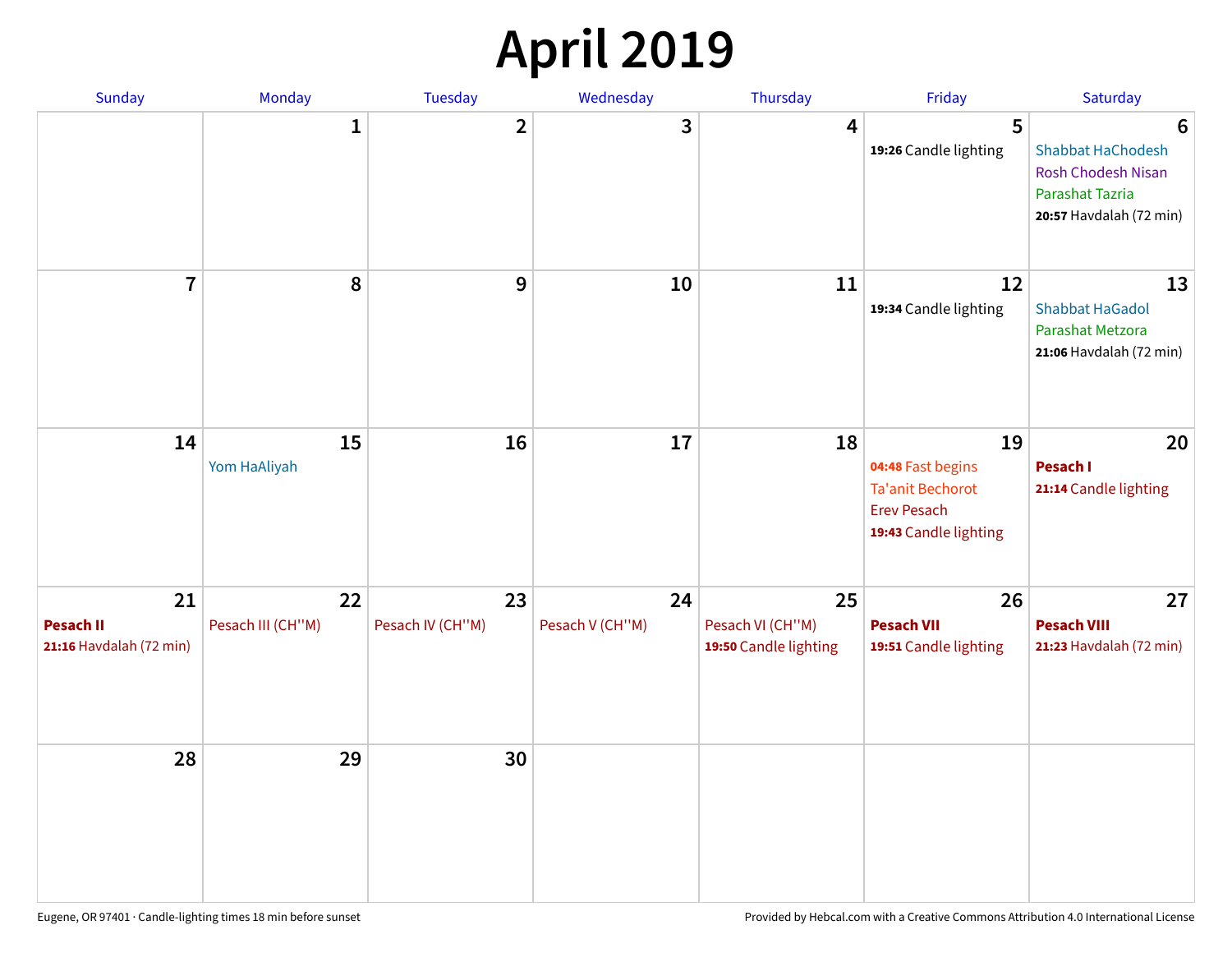### **May 2019**

| <b>Sunday</b>           | Monday                                | Tuesday        | Wednesday                  | Thursday                      | Friday                      | Saturday                                                                       |
|-------------------------|---------------------------------------|----------------|----------------------------|-------------------------------|-----------------------------|--------------------------------------------------------------------------------|
|                         |                                       |                | 1                          | $\overline{2}$<br>Yom HaShoah | 3<br>20:00 Candle lighting  | 4<br>Mevarchim Chodesh Iyyar<br>Parashat Achrei Mot<br>21:31 Havdalah (72 min) |
| 5<br>Rosh Chodesh Iyyar | $6\phantom{1}6$<br>Rosh Chodesh Iyyar | $\overline{7}$ | $\pmb{8}$<br>Yom HaZikaron | 9<br>Yom HaAtzma'ut           | 10<br>20:08 Candle lighting | 11<br>Parashat Kedoshim<br>21:39 Havdalah (72 min)                             |
| 12                      | 13                                    | 14             | 15                         | 16                            | 17<br>20:16 Candle lighting | 18<br><b>Parashat Emor</b><br>21:47 Havdalah (72 min)                          |
| 19<br>Pesach Sheni      | 20                                    | 21             | 22                         | 23<br>Lag BaOmer              | 24<br>20:23 Candle lighting | 25<br>Parashat Behar<br>21:54 Havdalah (72 min)                                |
| 26                      | 27                                    | 28             | 29                         | 30                            | 31<br>20:29 Candle lighting |                                                                                |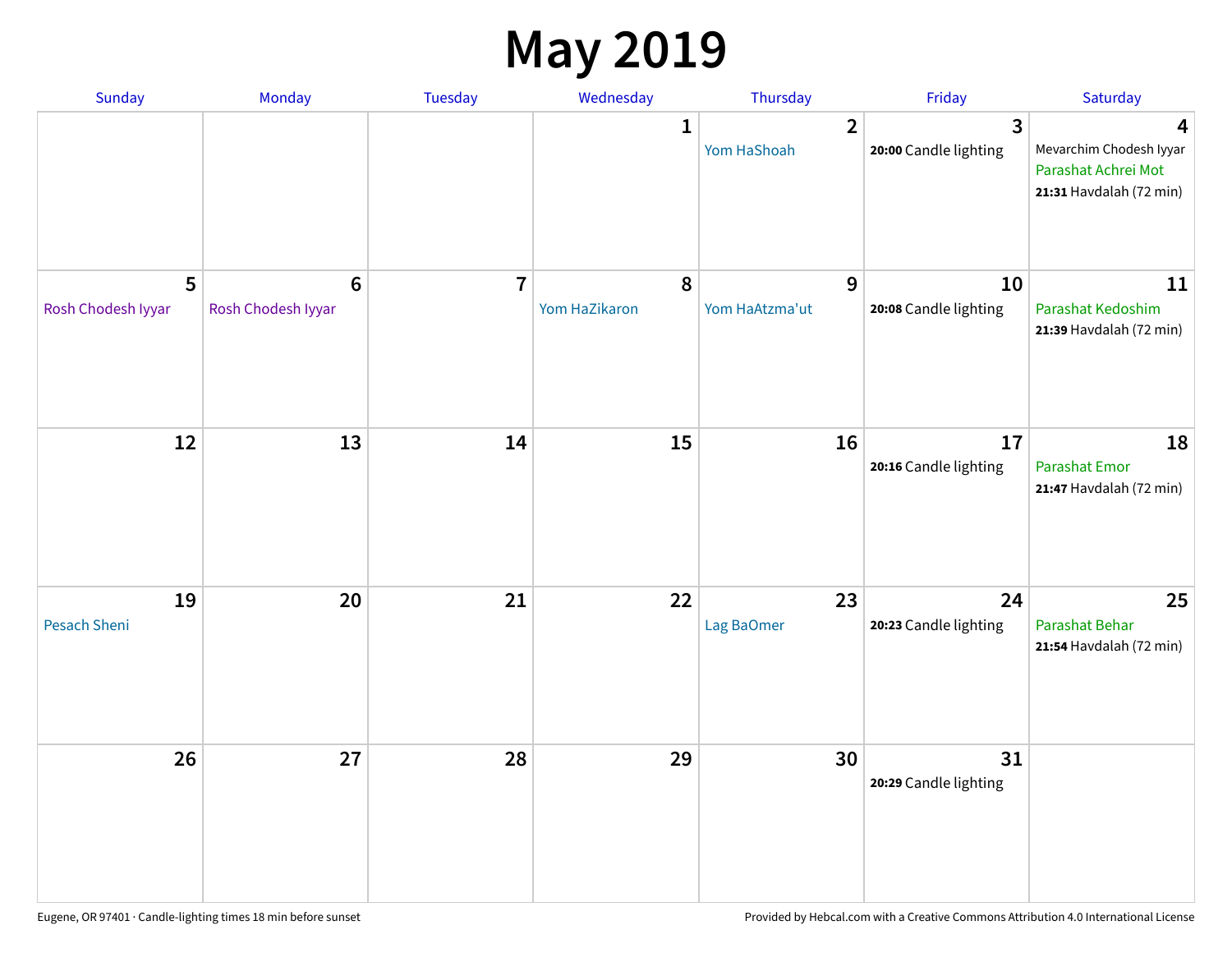#### **June 2019**

| Sunday                                         | Monday                                             | Tuesday                 | Wednesday | Thursday        | Friday                                  | Saturday                                                                       |
|------------------------------------------------|----------------------------------------------------|-------------------------|-----------|-----------------|-----------------------------------------|--------------------------------------------------------------------------------|
|                                                |                                                    |                         |           |                 |                                         | 1<br>Mevarchim Chodesh Sivan<br>Parashat Bechukotai<br>22:00 Havdalah (72 min) |
| $\overline{2}$<br>Yom Yerushalayim             | 3                                                  | 4<br>Rosh Chodesh Sivan | 5         | $6\phantom{1}6$ | $\overline{1}$<br>20:34 Candle lighting | 8<br><b>Erev Shavuot</b><br>Parashat Bamidbar<br>22:06 Candle lighting         |
| 9<br><b>Shavuot I</b><br>22:06 Candle lighting | 10<br><b>Shavuot II</b><br>22:07 Havdalah (72 min) | 11                      | 12        | 13              | 14<br>20:38 Candle lighting             | 15<br><b>Parashat Nasso</b><br>22:09 Havdalah (72 min)                         |
| 16                                             | 17                                                 | 18                      | 19        | 20              | 21<br>20:41 Candle lighting             | 22<br>Parashat Beha'alotcha<br>22:11 Havdalah (72 min)                         |
| 23                                             | 24                                                 | 25                      | 26        | 27              | 28<br>20:41 Candle lighting             | 29<br>Mevarchim Chodesh Tamuz<br>Parashat Sh'lach<br>22:11 Havdalah (72 min)   |
| 30                                             |                                                    |                         |           |                 |                                         |                                                                                |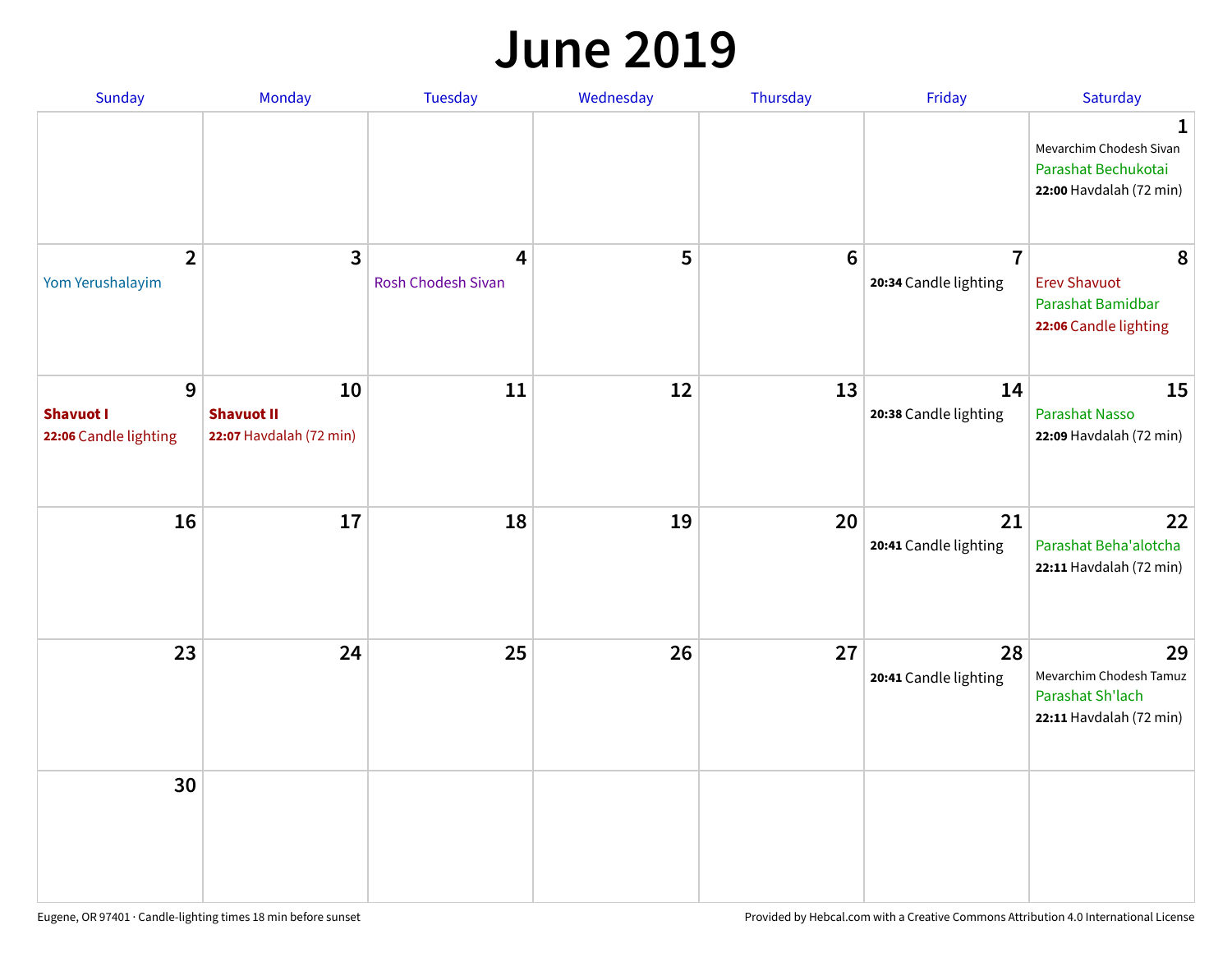# **July 2019**

| Sunday                                                           | Monday       | Tuesday          | Wednesday                          | Thursday                | Friday                      | Saturday                                                                         |
|------------------------------------------------------------------|--------------|------------------|------------------------------------|-------------------------|-----------------------------|----------------------------------------------------------------------------------|
|                                                                  | $\mathbf{1}$ | $\overline{2}$   | $\mathbf{3}$<br>Rosh Chodesh Tamuz | 4<br>Rosh Chodesh Tamuz | 5<br>20:40 Candle lighting  | 6<br>Parashat Korach<br>22:10 Havdalah (72 min)                                  |
| $\overline{7}$                                                   | 8            | $\boldsymbol{9}$ | 10                                 | 11                      | 12<br>20:36 Candle lighting | 13<br>Parashat Chukat<br>22:06 Havdalah (72 min)                                 |
| 14                                                               | 15           | 16               | 17                                 | 18                      | 19<br>20:31 Candle lighting | 20<br>Parashat Balak<br>22:01 Havdalah (72 min)                                  |
| 21<br>03:56 Fast begins<br><b>Tzom Tammuz</b><br>21:30 Fast ends | 22           | 23               | 24                                 | 25                      | 26<br>20:25 Candle lighting | 27<br>Mevarchim Chodesh Av<br><b>Parashat Pinchas</b><br>21:54 Havdalah (72 min) |
| 28                                                               | 29           | 30               | 31                                 |                         |                             |                                                                                  |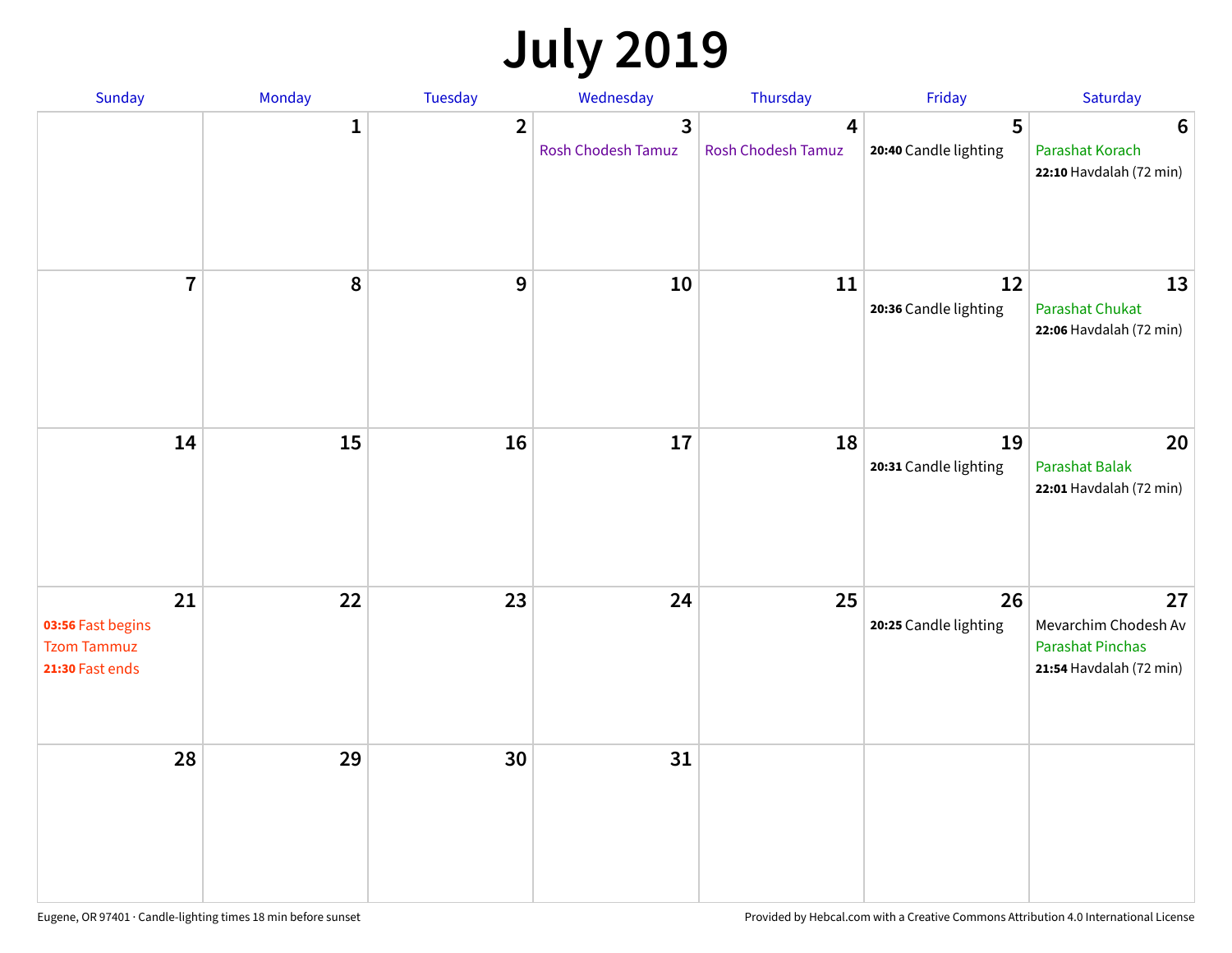# **August 2019**

| <b>Sunday</b>                                   | Monday | Tuesday         | Wednesday               | Thursday     | Friday                                                     | Saturday                                                                                                                   |
|-------------------------------------------------|--------|-----------------|-------------------------|--------------|------------------------------------------------------------|----------------------------------------------------------------------------------------------------------------------------|
|                                                 |        |                 |                         | $\mathbf{1}$ | $\overline{2}$<br>Rosh Chodesh Av<br>20:17 Candle lighting | 3<br>Parashat Matot-Masei<br>21:46 Havdalah (72 min)                                                                       |
| 4                                               | 5      | $6\phantom{1}6$ | $\overline{\mathbf{I}}$ | 8            | 9<br>20:07 Candle lighting                                 | 10<br><b>Shabbat Chazon</b><br>20:24 Fast begins<br>Erev Tish'a B'Av<br><b>Parashat Devarim</b><br>21:36 Havdalah (72 min) |
| 11<br>Tish'a B'Av (observed)<br>21:01 Fast ends | 12     | 13              | 14                      | 15           | 16<br>Tu B'Av<br>19:57 Candle lighting                     | 17<br><b>Shabbat Nachamu</b><br>Parashat Vaetchanan<br>21:26 Havdalah (72 min)                                             |
| 18                                              | 19     | 20              | 21                      | 22           | 23<br>19:46 Candle lighting                                | 24<br>Mevarchim Chodesh Elul<br>Parashat Eikev<br>21:14 Havdalah (72 min)                                                  |
| 25                                              | 26     | 27              | 28                      | 29           | 30<br>19:34 Candle lighting                                | 31<br><b>Rosh Chodesh Elul</b><br>Parashat Re'eh<br>21:02 Havdalah (72 min)                                                |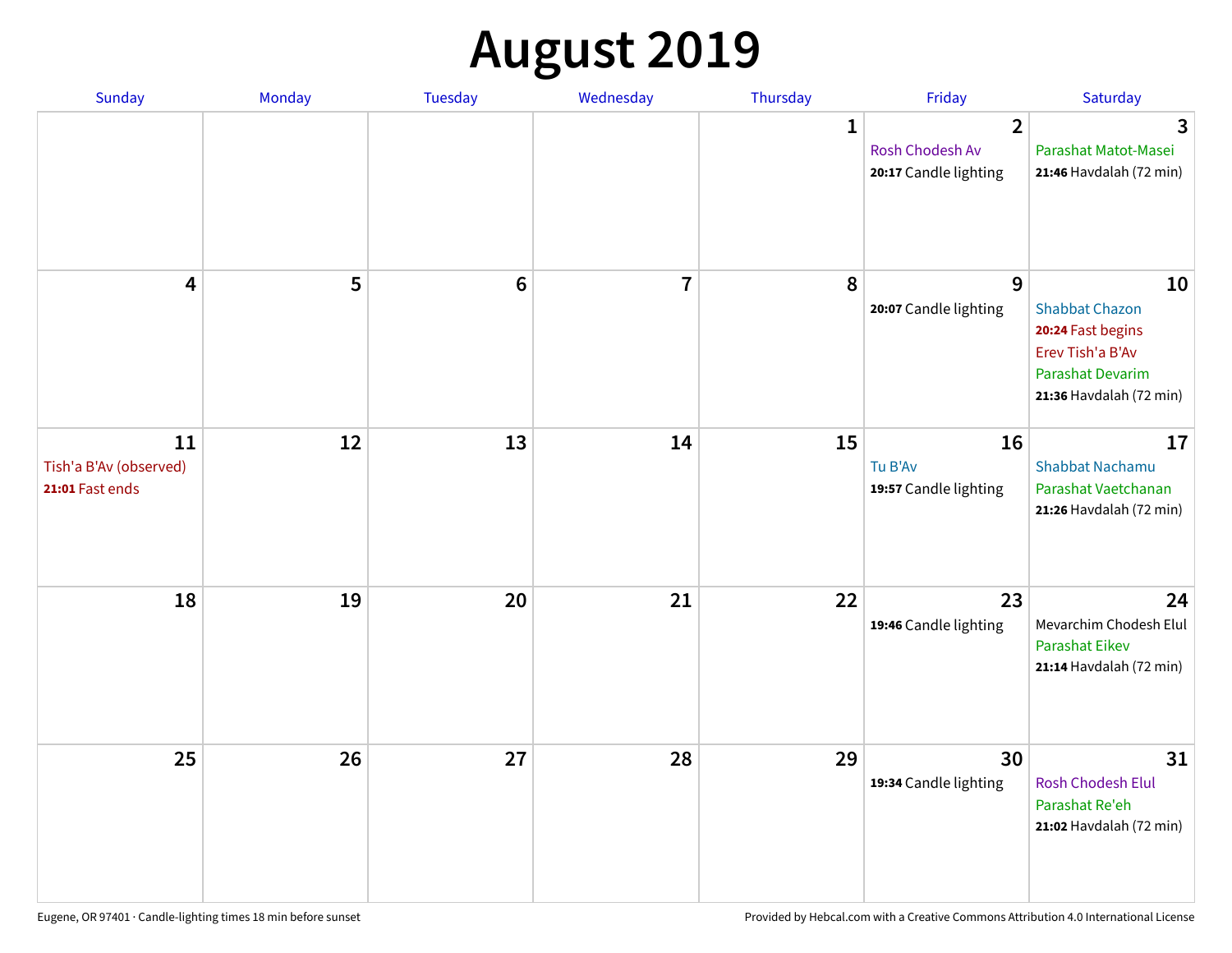## **September 2019**

| Sunday                                                      | Monday                                           | Tuesday | Wednesday | Thursday | Friday                                  | Saturday                                                                      |
|-------------------------------------------------------------|--------------------------------------------------|---------|-----------|----------|-----------------------------------------|-------------------------------------------------------------------------------|
| $\mathbf{1}$<br>Rosh Hashana LaBehemot<br>Rosh Chodesh Elul | $\overline{2}$                                   | 3       | 4         | 5        | $6\phantom{1}$<br>19:21 Candle lighting | $\overline{\mathbf{7}}$<br><b>Parashat Shoftim</b><br>20:50 Havdalah (72 min) |
| 8                                                           | $\mathbf{9}$                                     | 10      | 11        | 12       | 13<br>19:08 Candle lighting             | 14<br>Parashat Ki Teitzei<br>20:37 Havdalah (72 min)                          |
| 15                                                          | 16                                               | 17      | 18        | 19       | 20<br>18:55 Candle lighting             | 21<br>Leil Selichot<br>Parashat Ki Tavo<br>20:24 Havdalah (72 min)            |
| 22                                                          | 23                                               | 24      | 25        | 26       | 27<br>18:42 Candle lighting             | 28<br>Parashat Nitzavim<br>20:11 Havdalah (72 min)                            |
| 29<br>Erev Rosh Hashana<br>18:39 Candle lighting            | 30<br>Rosh Hashana 5780<br>20:07 Candle lighting |         |           |          |                                         |                                                                               |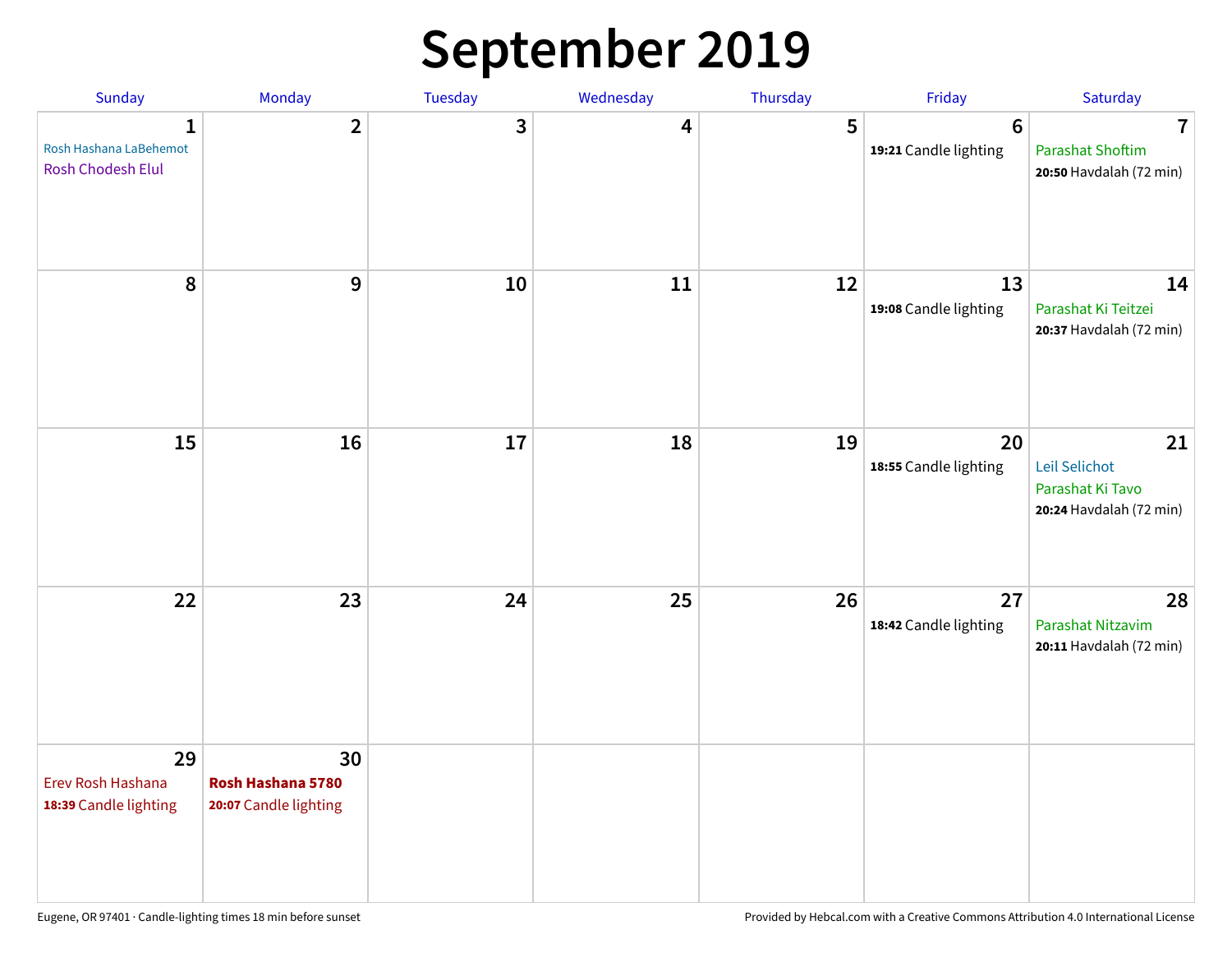## **October 2019**

| <b>Sunday</b>                                            | <b>Monday</b>                                        | <b>Tuesday</b>                                                    | Wednesday                                                                      | Thursday               | Friday                                         | Saturday                                                                                |
|----------------------------------------------------------|------------------------------------------------------|-------------------------------------------------------------------|--------------------------------------------------------------------------------|------------------------|------------------------------------------------|-----------------------------------------------------------------------------------------|
|                                                          |                                                      | $\mathbf{1}$<br><b>Rosh Hashana II</b><br>20:05 Havdalah (72 min) | $\overline{2}$<br>05:46 Fast begins<br><b>Tzom Gedaliah</b><br>19:26 Fast ends | 3                      | 4<br>18:29 Candle lighting                     | 5<br><b>Shabbat Shuva</b><br>Parashat Vayeilech<br>19:58 Havdalah (72 min)              |
| 6                                                        | $\overline{7}$                                       | 8<br><b>Erev Yom Kippur</b><br>18:22 Candle lighting              | 9<br><b>Yom Kippur</b><br>19:51 Havdalah (72 min)                              | 10                     | 11<br>18:17 Candle lighting                    | 12<br>Parashat Ha'Azinu<br>19:46 Havdalah (72 min)                                      |
| 13<br><b>Erev Sukkot</b><br>18:14 Candle lighting        | 14<br>Sukkot I<br>19:42 Candle lighting              | 15<br><b>Sukkot II</b><br>19:41 Havdalah (72 min)                 | 16<br>Sukkot III (CH"M)                                                        | 17<br>Sukkot IV (CH"M) | 18<br>Sukkot V (CH"M)<br>18:05 Candle lighting | 19<br>Sukkot VI (CH"M)<br>19:34 Havdalah (72 min)                                       |
| 20<br>Sukkot VII (Hoshana Raba)<br>18:02 Candle lighting | 21<br><b>Shmini Atzeret</b><br>19:31 Candle lighting | 22<br><b>Simchat Torah</b><br>19:29 Havdalah (72 min)             | 23                                                                             | 24                     | 25<br>17:54 Candle lighting                    | 26<br>Mevarchim Chodesh Cheshvan<br><b>Parashat Bereshit</b><br>19:23 Havdalah (72 min) |
| 27                                                       | 28                                                   | 29<br>Rosh Chodesh Cheshvan                                       | 30<br>Rosh Chodesh Cheshvan                                                    | 31                     |                                                |                                                                                         |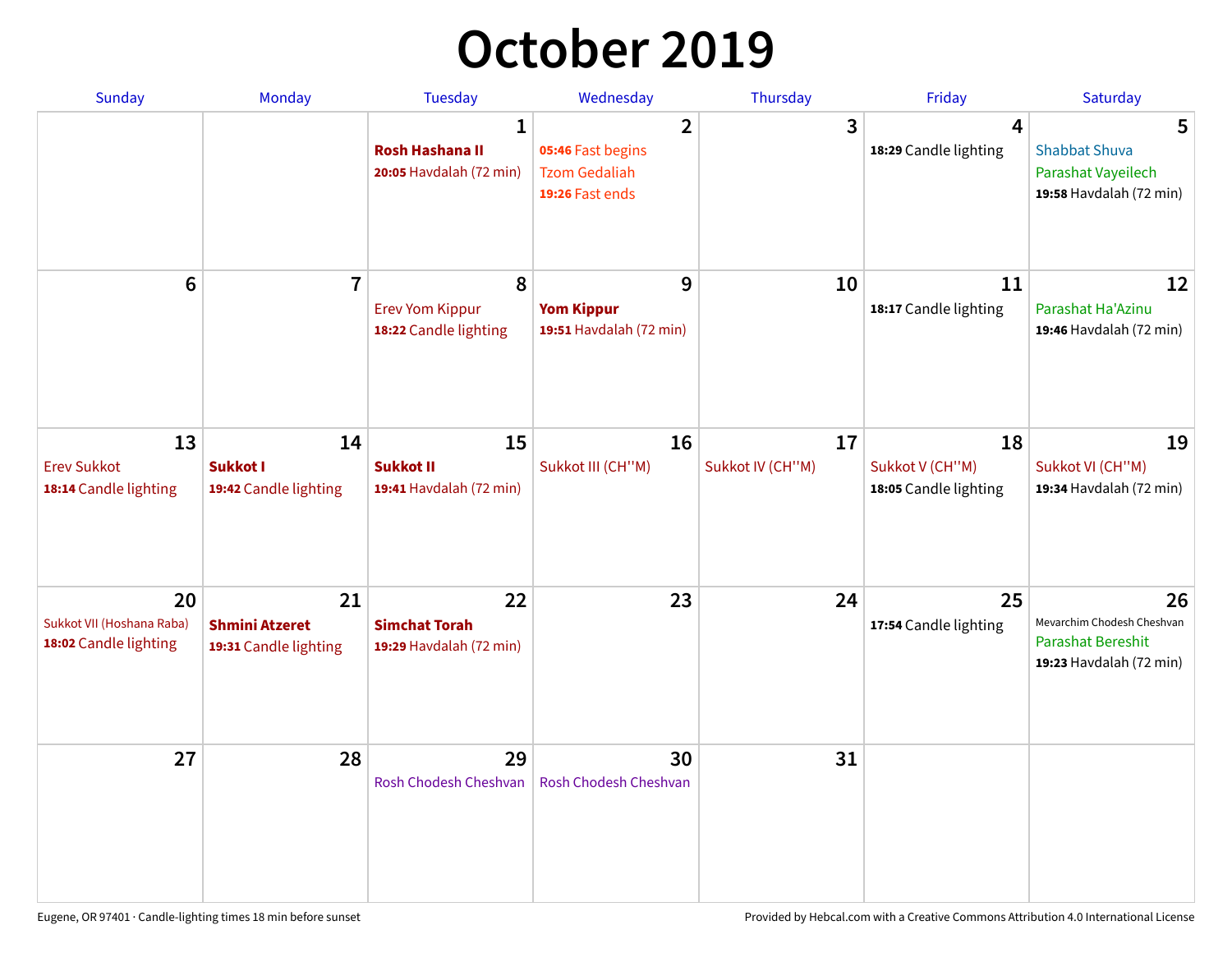#### **November 2019**

| Sunday | Monday | <b>Tuesday</b>                      | Wednesday  | Thursday                  | Friday                                             | Saturday                                                                          |
|--------|--------|-------------------------------------|------------|---------------------------|----------------------------------------------------|-----------------------------------------------------------------------------------|
|        |        |                                     |            |                           | 1<br>17:44 Candle lighting                         | $\overline{2}$<br>Parashat Noach<br>19:13 Havdalah (72 min)                       |
| 3      | 4      | 5<br>Yom HaAliyah School Observance | $\bf 6$    | $\overline{7}$            | $\pmb{8}$<br>16:35 Candle lighting                 | 9<br>Parashat Lech-Lecha<br>18:04 Havdalah (72 min)                               |
| 10     | $11\,$ | 12                                  | 13         | 14                        | 15<br>16:28 Candle lighting                        | 16<br>Parashat Vayera<br>17:57 Havdalah (72 min)                                  |
| 17     | 18     | 19                                  | 20         | 21                        | 22<br>16:22 Candle lighting                        | 23<br>Mevarchim Chodesh Kislev<br>Parashat Chayei Sara<br>17:51 Havdalah (72 min) |
| 24     | 25     | 26                                  | 27<br>Sigd | 28<br>Rosh Chodesh Kislev | 29<br>Rosh Chodesh Kislev<br>16:18 Candle lighting | 30<br><b>Parashat Toldot</b><br>17:48 Havdalah (72 min)                           |